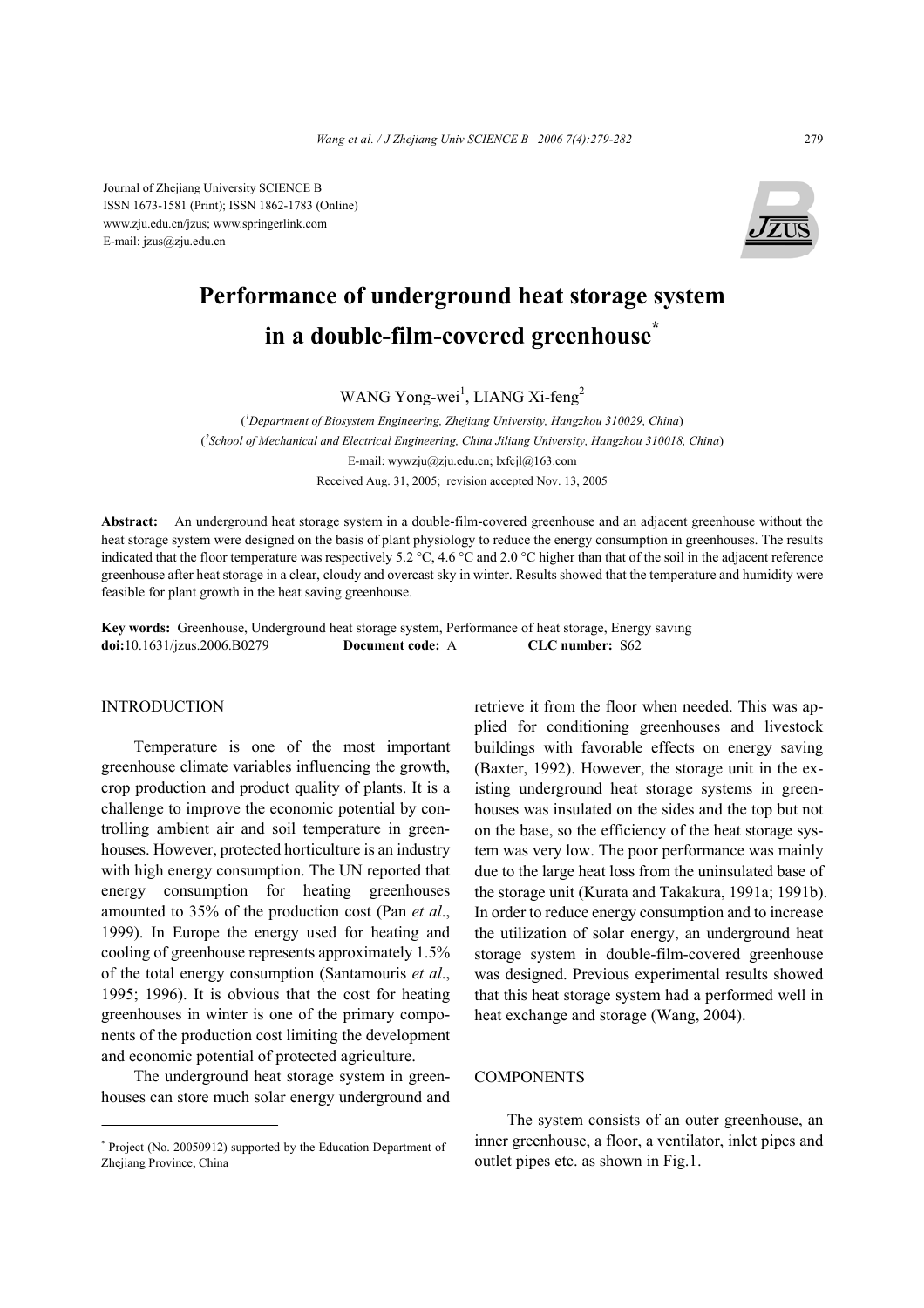

**Fig.1 Underground heat storage system in doublefilm-covered greenhouse** 

1: Ventilator (diameter: 560 mm); 2: Inlet pipe (30 cm×40 cm); 3: Heat storage layer (thickness: 112 mm); 4: Heat exchanging pipe (diameter: 76 mm); 5: Insulated layer (thickness: 10 cm); 6: Basement layer (thickness: 10 cm); 7: Outlet pipe (30 cm×40 cm); 8: Inner greenhouse; 9: Outer greenhouse

A Hua-dong type greenhouse was used as a protecting outer cover in the experiment for accumulating heat during the day. This greenhouse was a single arc structure width ridge top height of 4.5 m, a shoulder height of 2.5 m, width of 6 m, length of 24 m from east to west, and covered width a 0.08 mm thick polyethylene film. The inner greenhouse with ridge top height of 2 m and width of 6 m increases heat conservation. The floor was composed of a heat storage layer, an insulated layer, a base layer and heat exchanging pipes. The heat storage layer and the basement layer were built up with concrete. A mixture of concrete and cinder was chosen to build the insulate layer. Heat exchanging pipes were set up in the heat storage layer. They had diameter of 76 mm, total length of 18 m and the distance from the center of the pipes to the floor surface was 15 cm. Forty-five pipes were distributed equally over the greenhouse width so their center distance was 133 mm. A ventilator with a flow of 9000  $m^3/h$  and a drive power of 250 W was installed in the air entrance (Wang *et al*., 2003; 2004; 2005a; 2005b).

### PRINCIPLE OF HEAT STORAGE

The daytime temperature inside the greenhouse was often very high and even exceeded the limiting values for plant growth due to solar heat accumulation while the temperature of the floor remains lower because the heat is transferred very slowly between the

ambient air and the floor. In the system, the ventilator drives the hot air of the greenhouse in the heat exchanging pipes that act as air-to-floor heat exchangers. The excess heat in the air is transferred to the floor by convection during the day and thus decreases the air temperature. The excess heat is stored in the floor simultaneously which increases the floor temperature and the cooler air is returned to the greenhouse. During the night the floor acts as a heat source and the heat transfer from the floor surface to the air is achieved by conduction resulting in increased air temperature.

## EXPERIMENTAL METHODS

No plants were grown in the greenhouse in the experiment. During clear and cloudy days, the covering film of the inner greenhouse was opened at 9:00 a.m. and closed at 15:00 p.m. The ventilator started to operate at 10:00 a.m. and stopped at 15:00 p.m. In days with overcast sky, the covering film of the inner greenhouse was opened from 10:00 a.m. to 14:30 p.m. during which the ventilator was running for heat storage. The ventilator never turned at night. Parameters including the ambient air temperature, the humidity and the floor temperature inside the greenhouse with heat storage and the air temperature and soil temperature in the adjacent reference greenhouse as well as the outside air temperature were measured. ZDR-20 temperature sensors and humidity data recorders were installed along the longitudinal center of the inner greenhouse at distance of 1 m, 5 m, 9 m, 13 m and 17 m from the air entrance respectively at a height of 50 cm above the floor (range: temperature  $-40$  °C $\sim$ 100 °C, humidity 0.1% $\sim$ 100% RH; resolution: temperature 0.1 °C, humidity 0.1% RH). At the same time the air temperatures outside and in the adjacent reference greenhouse were also recorded by ZDR-20 sensors. The temperature of only a half floor was measured because the floor was symmetrical and the air flux in the heat exchanging pipes was distributed equally according to Wang *et al*.(2005b). Fig.2 shows the location of the fifteen thermocouples TDW2001 in the floor at depth of 10 cm from the reaching points. The thermocouples were placed between the heat exchange pipes. The floor temperature was recorded at 30-min intervals and so was the soil temperature of the adjacent reference greenhouse.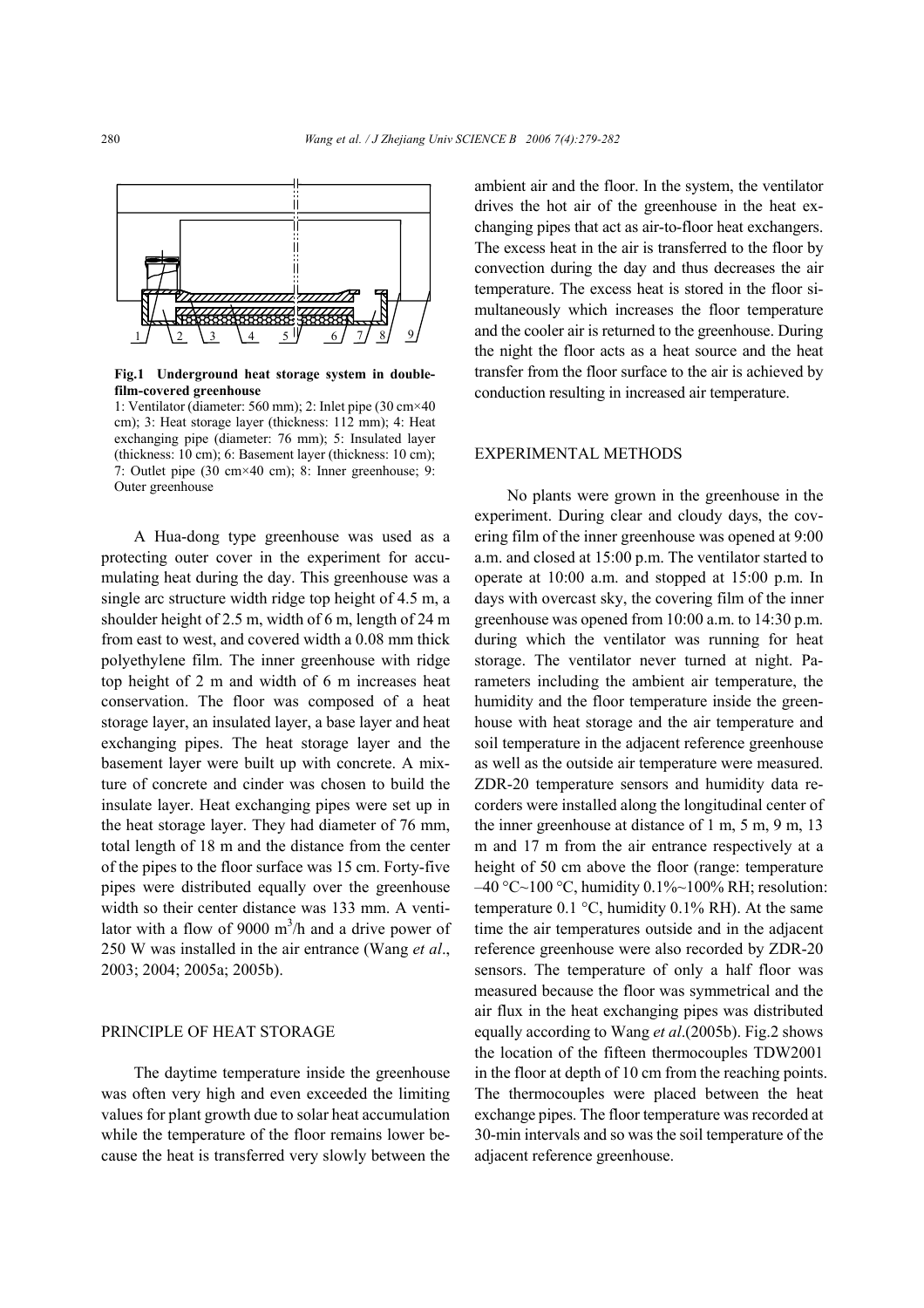

**Fig.2 Location of fifteen thermocouples TDW2001 in the floor** 0

## **RESULTS**

The measurements conducted at Zhejiang University, started on January 15 and ended on February 8, 2004. The results from the recorded data showed similarities between the clear, cloudy and overcast sky weather conditions.

Figs.3a and 3b show that the maximum temperature inside the reference greenhouse exceeded 28 °C to 25 °C while the outside temperature was only 10 °C and 12.7 °C in clear and cloudy days respectively. During heat storage, the temperature of the floor increased from 8.3 °C at 10:00 a.m. to 20.3 °C at 3:00 p.m. during the clear day on 2004-01-28 and from 12.9  $\degree$ C at 10:00 a.m. to 22.1  $\degree$ C at 3:00 p.m. during the day (2004-01-30) with cloudy sky. Thus an increase of 12 °C to 9.2 °C over 5 h in a clear and cloudy day was realized. The floor temperature was respectively 2.5 °C to 7.5 °C and 3.5 °C to 5.1 °C higher than that of the reference greenhouse. The average temperature difference was 5.2 °C and 4.6 °C respectively. During a day with overcast sky (Fig.3c), the floor temperature increased from 13.1 °C at 10:00 a.m. to 18.4 °C at 2:30 p.m. or 5.3  $\degree$ C over 4.5 h and 1.6  $\degree$ C to 3.1  $\degree$ C higher than that of the adjacent reference greenhouse or an average temperature difference of 2.0 °C. It was obvious that the heat storage system increased the floor temperature significantly. This temperature increase will benefit the substrate of the seedling containers on the warmer floor and so improve plant growth.

As shown in Fig.3, the air temperature inside the heat storage greenhouse in the afternoon was lower than that of the adjacent reference greenhouse because the heat was transferred to the floor. These

cooler temperatures are favorable for leaf transpiration and  $CO<sub>2</sub>$ -uptake.



**Fig.3 Performance of heat storage (a) on a clear day (2004-01-28), (b) under cloudy sky (2004-01-30) and (c) on overcast day (2004-02-01)**